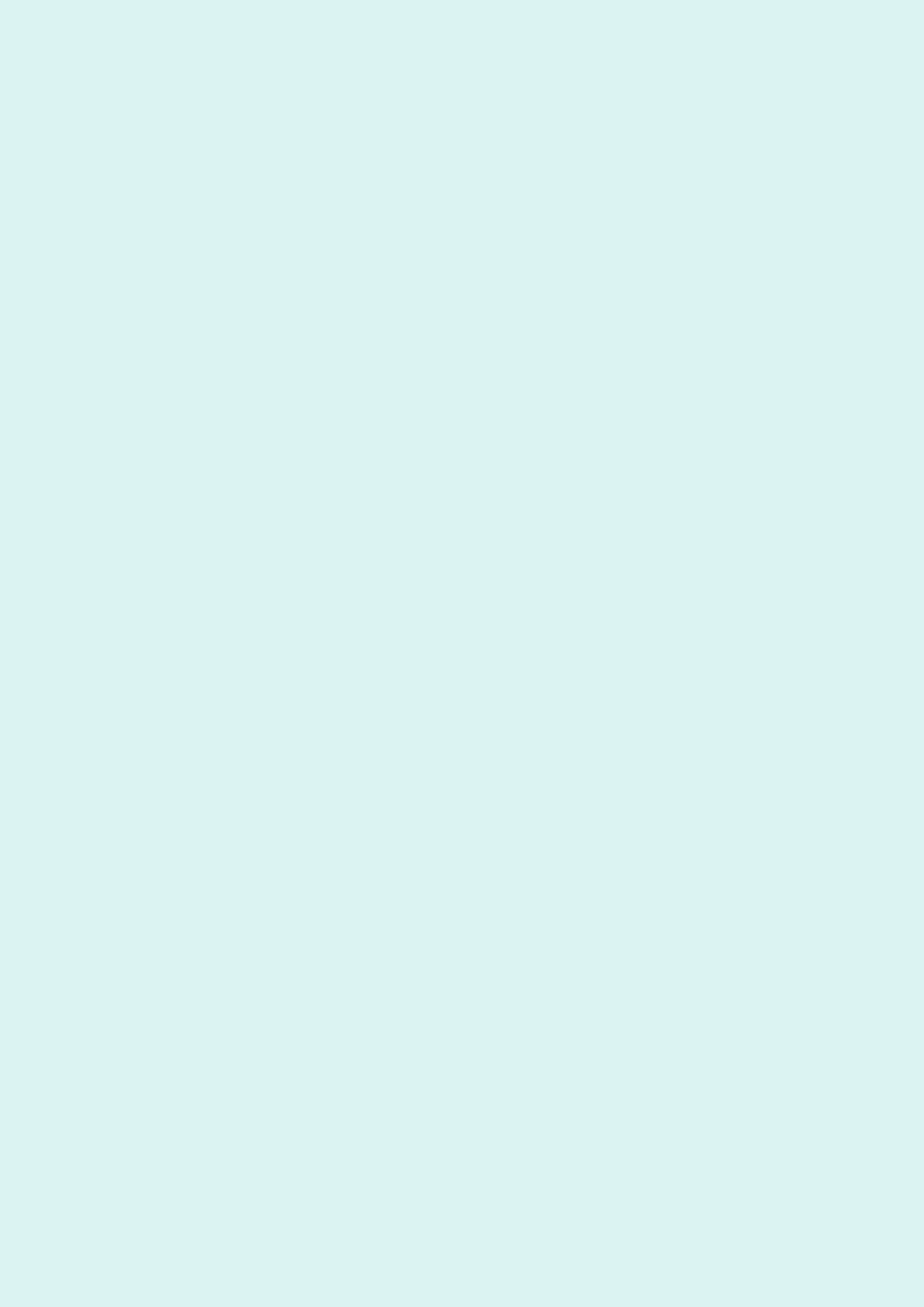# **CONTENTS**

| <b>FOREWORD</b>                                | 2  |
|------------------------------------------------|----|
| <b>SCOPE</b>                                   | 3  |
| <b>BACKGROUND</b>                              | 4  |
| Investigation of insurance claims              | 4  |
| The views of the Government and the Regulators | 4  |
| <b>PRIVATE INVESTIGATORS (PIs)</b>             | 5  |
| Considering the use of a PI                    | 5  |
| Due diligence checks                           | 6  |
| Entering into a relationship with a PI         | 7  |
| Fair processing wording                        | 11 |
| Instruction to the PI                          | 12 |
| Access to data collected by a PI               | 12 |
| Retention of data collected by the PI          | 13 |
| <b>AUDITING</b>                                | 14 |
| <b>MANAGEMENT INFORMATION</b>                  | 14 |
| <b>FCA REGULATORY REQUIREMENTS</b>             | 15 |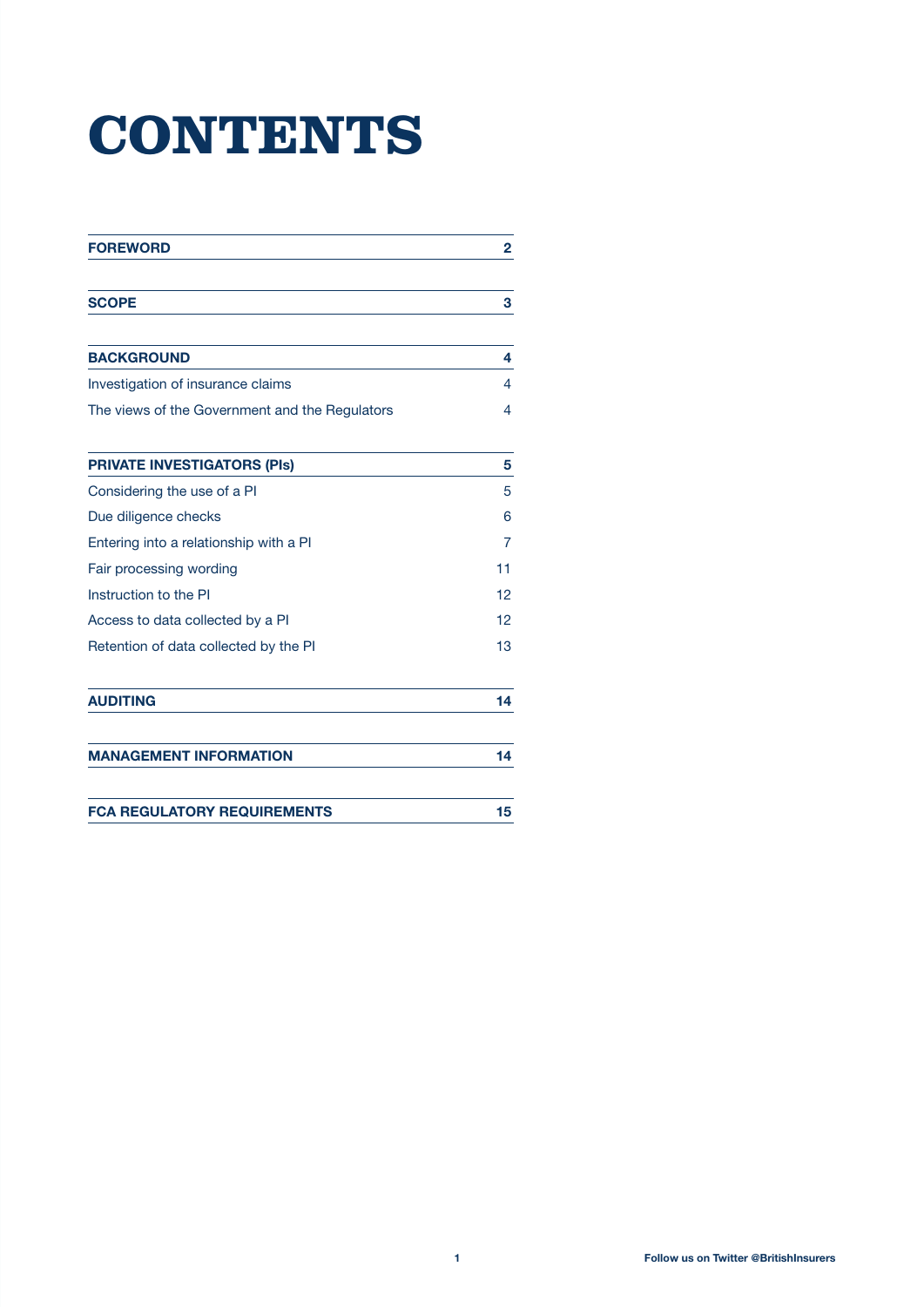## **FOREWORD**



**OTTO THORESEN**  Director-General, Association of British Insurers (ABI)

People rightly want to ensure that their privacy is protected. At the same time they do not want to pay more for their insurance because others are getting away with fraud and theft. Insurers have to strike the right balance, respecting privacy whilst doing all they can to prevent fraud which adds around £50 to the average household's annual insurance premiums.

To protect the interests of policyholders, it is sometimes necessary for an insurer to use a private investigator (PI) in appropriate circumstances to check whether or not a claim is genuine or for other purposes including other liability investigation matters. When this step is taken, it must be taken with care. It is simply not enough to employ a PI just because it 'gets results' - any organisation that fails to check the credentials and working practices of a PI runs the risk of falling foul of the law, not meeting their regulatory requirements, facing prosecution and dealing with the associated reputational damage.

It isn't just about finding the cheats or determining liability. Insurers will also use tracing agents to find beneficiaries who are due windfalls from long-forgotten policies. Insurers will expect the same high standards to apply to tracing agents, as they do to PIs.

Insurers should also remember that they too can be the victims of deception perpetrated by individuals operating illegally to obtain personal information for financial gain. So staff, particularly those in call centres and claims departments, should be suitably trained and robust controls should be in place to safeguard personal and sensitive data. The ABI has consulted with the Financial Conduct Authority in developing this guidance, as well as with the Information Commissioner and the Association of British Investigators with whom we worked in developing the original version published in July 2007.

The guidance should provide further reassurance about how insurers use the services of reputable PIs in a proportionate way, while respecting the right to privacy.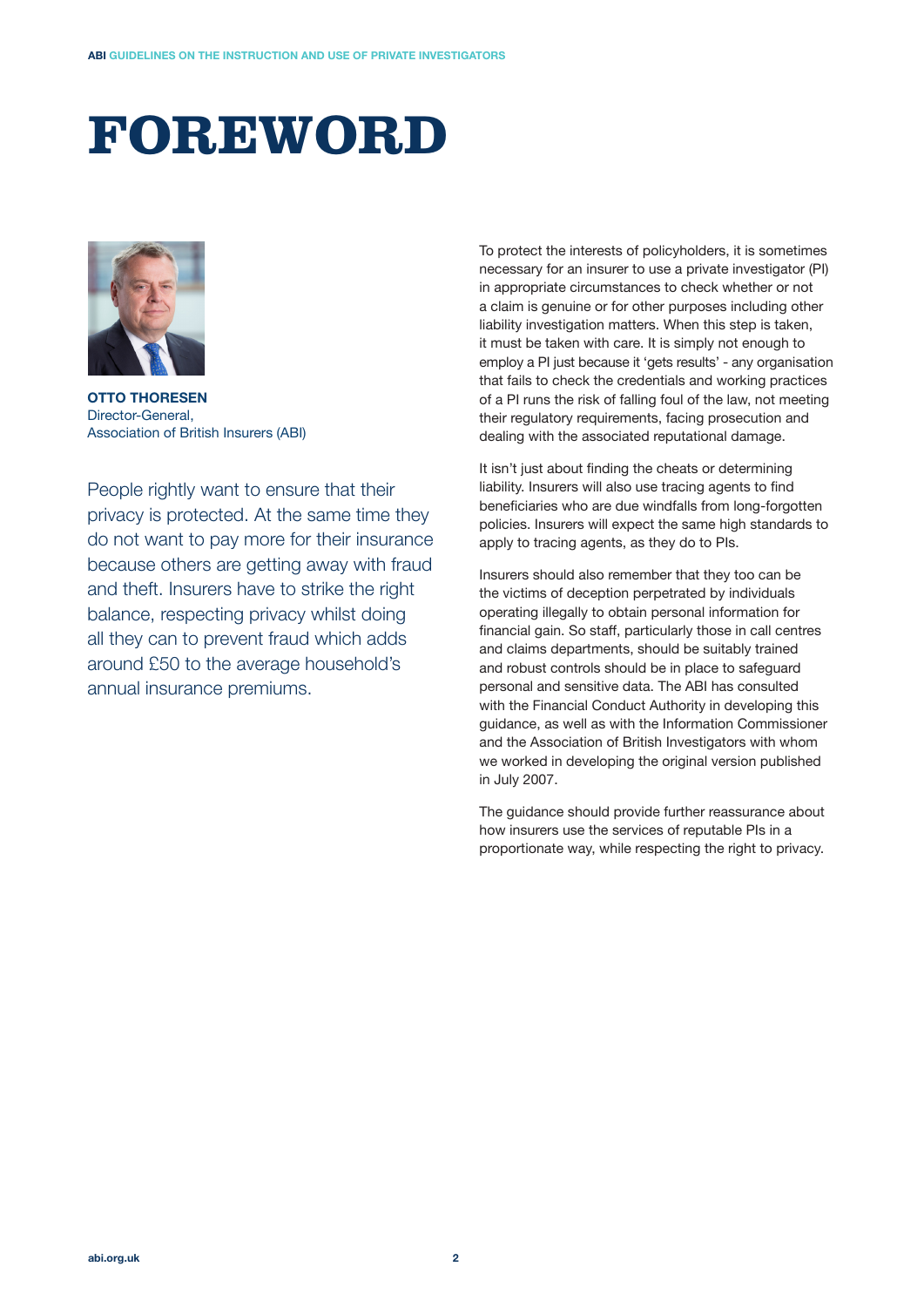## **SCOPE**

These guidelines apply to the instruction of PIs by insurers or their appointed lawyers or other authorised agents in the United Kingdom. They are intended to provide a framework for insurers to devise their own procedures for investigating claims from policyholders and third parties. The guidelines are designed to deliver a framework where insurers appoint with confidence only PIs who operate within the confines of the law and to high ethical standards.

For claims which are handled on behalf of an insurer by an appointed law firm or authorised agent, any investigations which include the appointment of a PI must be approved by the instructing insurer before such appointment is made. This applies equally for claims at the pre or post litigation stage. We would ordinarily expect law firms and authorised agents to only appoint PIs who are already contracted with the insurer and use the same instruction process for a claim where a PI is appointed directly by the insurer.

This guidance is not confirmed by the Financial Conduct Authority (FCA). However, the FCA, the Information Commissioner's Office (ICO) and the Association of British Investigators have been consulted in the development of the guidance. Adoption of the guidelines is voluntary and entirely at the discretion of each individual insurer.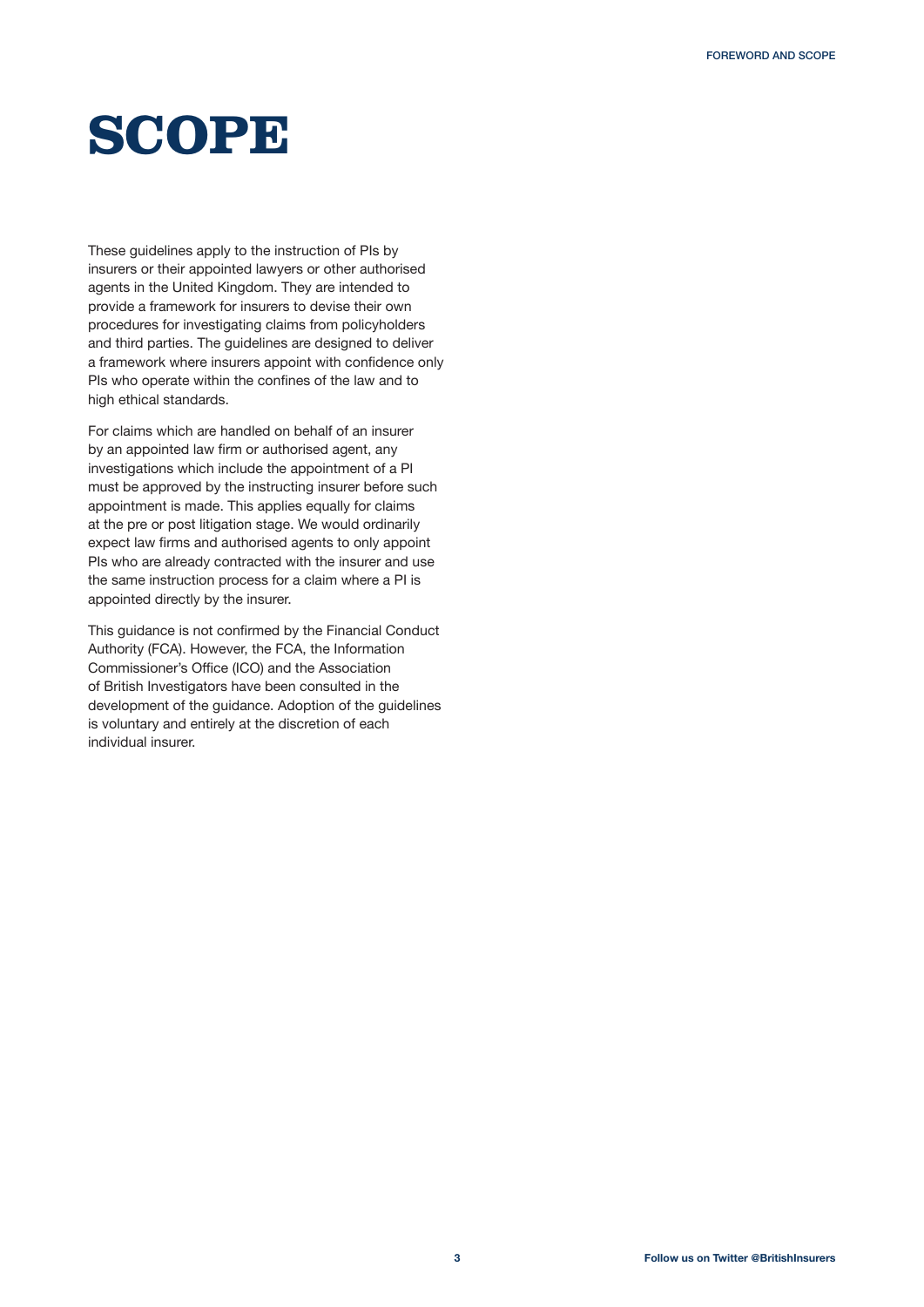## **BACKGROUND**

#### Investigation of insurance claims

The vast majority of insurance claims are not subject to investigation for fraud purposes. Of those that are, most are conducted by in-house insurer counter-fraud specialists covered by FCA regulation (see Annex – FCA Regulatory Requirements), or chartered loss adjusters who are subject to their own professional standards. Most investigations are carried out with the knowledge of the claimant and will often involve standard checks against fraud indicators, open source data (e.g. social media) and industry databases, which the customer has usually been told about at inception of the policy and the third party claimant at the point of making the claim. Fraud indicators and database searches may lead to a personal interview of the customer and/or claimant which can allow the interviewer to obtain comprehensive information directly from the person making the claim which, when required, is an invaluable line of enquiry. Face-to-face interviews also allow insurers to evaluate behavioural traits displayed by the interviewee.

In 2013, insurers uncovered dishonest insurance claims worth £1.3bn. Despite the insurance industry investing around £200m every year to counter fraudulent activity, it is estimated that more than £2bn of insurance fraud goes undetected each year, adding around £50 to every household's annual insurance premiums. It is incumbent upon insurers to do all that they can to protect honest customers against the actions of fraudsters and thieves. It is therefore sometimes necessary to conduct covert investigations.

## The views of the Government and the Regulators

### WHAT PRICE PRIVACY?

This ABI guidance was first published in July 2007, in response to concerns raised by the Information Commissioner. In May 2006, the Information Commissioner published 'What price privacy?' This report highlighted the existence of a widespread trade devoted to illegally buying and selling personal information causing significant distress, intrusion and harm to individuals. The report identified the insurance industry as one of the sectors with an apparent incentive to acquire confidential personal data, particularly in respect of suspect claims. While these activities already constitute offences under Section 55 of the Data Protection Act (DPA), the report proposed a substantial increase in penalties, including custodial sanctions.

In December 2006 the Information Commissioner published a further report, 'What price privacy now?' that set out the reactions from the media, the security industry, financial bodies and the Government to the initial report. Many organisations have taken positive steps to raise awareness and tighten security. The report explicitly acknowledged the work that the Association of British Insurers (ABI) undertook, which culminated in the publication of the 2007 ABI guidance. The FSA stated that compliance with all relevant legislation is necessary in order to meet the authorisation threshold criteria for firms to act in a fit and proper way. The ICO advised that it would make the FSA aware of any regulated firms that are convicted of Section 55 offences. The Information Commissioner has subsequently campaigned for heightened enforcement powers in relation to Section 55 offences, including custodial sanctions.

#### LEVESON INQUIRY

The use of private investigators attracted much media attention throughout 2013, fuelled by the Leveson Inquiry and the Home Affairs Select Committee's investigation into the 'SOCA list' (subsequently taken forward by the Information Commissioner).

## REGULATION OF PRIVATE INVESTIGATORS

On 31 July 2013, the Home Secretary announced proposals to introduce the regulation of private investigators with effect from autumn 2014. This will require private investigators to obtain a licence, which will only be granted by the Security Industry Authority (SIA) when an applicant has successfully completed due diligence checks<sup>1</sup>, training and achieved a Government recognised qualification. Operating as an unlicensed PI or supplying unlicensed PIs will become criminal offences punishable by a fine of up to £5000 or up to six months in prison. While the timetable for introducing regulation has slipped, the Home Office still expects it to become a criminal offence for a private investigator to operate without a licence sometime during 2015.

#### FCA THEMATIC REVIEW

During 2013, the FCA undertook thematic work looking into how the insurance sector uses PIs. While the FCA recognises that PIs are valuable to insurers (and their customers) in identifying fraudulent claims, they wish to ensure that insurers meet regulatory requirements (see Annex – FCA Regulatory Requirements) when outsourcing work to PIs. The findings of the FCA review were published in a factsheet on 1 October 2013 and have been taken into account in revising this guidance.

<sup>1</sup> The proposed individual licensing will only check criminality at Standard Disclosure level. It is not a zero tolerance policy. Recency and relevance of criminality will also be considered. The SIA is understood to be committed to follow individual licensing with a business licensing regime. It is expected that for the PI sector this will be based on the BSi Code of Practice for the provision of investigative services [BS102000/2013] which includes due diligence checks and good practice following the Association of British Investigators model.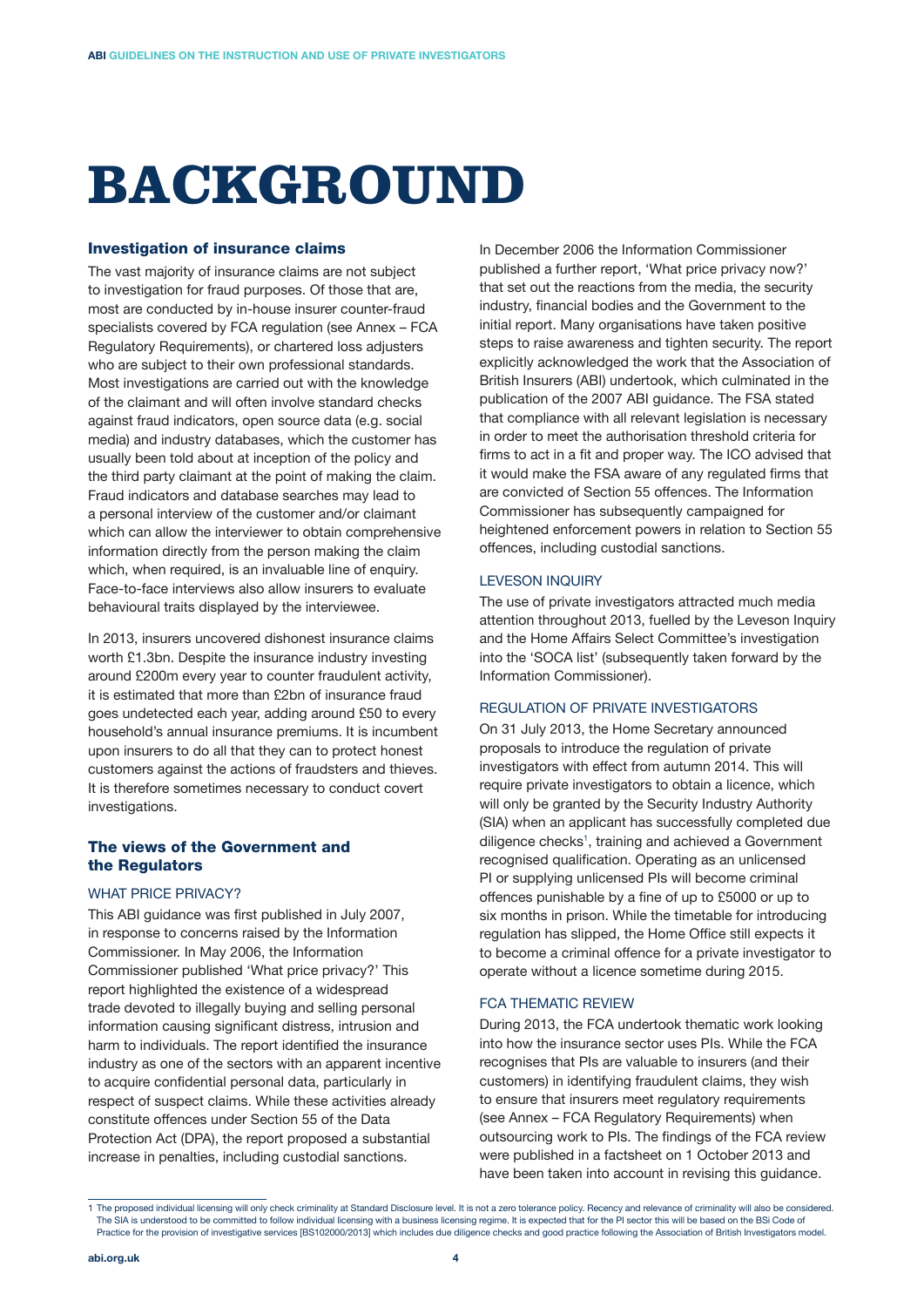## **PRIVATE INVESTIGATORS (PIs)**

## Considering the use of a PI

There are many different reasons why an insurer might employ the services of a PI. These include undertaking surveillance in relation to a fraud investigation; credit hire enquiry services; tracing services to support motor recovery claims or to find beneficiaries under life policies; motor theft and accident enquiries; vehicle enquiries; claims screening and training.

The use of PIs for surveillance purposes will occur in two main instances: first, where an insurer has good grounds to suspect that a customer or third party claimant is inventing or grossly exaggerating a one-off claim and cannot reasonably accept the evidence presented; and second, where organised fraud is suspected and alerting the suspected fraudster might prejudice other investigations, including those conducted by the police. Such investigations are most often used where there is scope to fabricate or exaggerate bodily injury, or in some cases of organised property damage (e.g. motor 'crash for cash').

The use of PIs for surveillance, by its very nature, is likely to be an intrusion into that individual's privacy. So a PI should only be employed where there is reasonable suspicion that the claim might be fraudulent or there are reasonable grounds for requiring validation of a claim and the information they can obtain using surveillance is deemed appropriate and necessary under the circumstances. When an insurer is considering whether or not to instruct a PI to investigate an individual, it should consider all other options first, such as using other sources of information available to the insurer and assess whether information gathering by the PI is strictly necessary. Only after this evaluation should an insurer consider instructing a PI. Certainly the use of surveillance should not be considered as the first and only response. The purpose of surveillance, as recognised by the courts, is to obtain independent, objective evidence in order to prove, disprove or validate a claim. Properly authorised surveillance is often the only effective method of securing the evidence necessary for a fair trial.

There might be circumstances where the use of a PI might not be an appropriate or the best way of confirming the validity of a claim, for example, because an individual is alleging an illness that could not be verified through surveillance of that individual. So the insurer should consider what alternative courses of action might be appropriate in the particular circumstances of the case. For example, there are a number of research tools available to the insurer that can play an important role in the claims validation process. These include underwriting and anti-fraud databases including, but not limited to, the Insurance Fraud Register, the Claims and Underwriting Exchange (CUE), CIFAS (the UK's financial fraud prevention service), and credit reference agency databases. In relation to bodily injury claims, insurers can also obtain much useful information from independent medical reports.

In some cases the information that may impact upon a claim cannot be obtained by surveillance of the individual, but is held securely by another organisation for its own purposes. Obtaining personal information knowingly and recklessly without the consent of the claimant or the organisation that holds it, either by deception or bribery, is a criminal offence under Section 55 of the DPA. An insurer instructing a PI to gather information that could only reasonably be obtained by these means may be committing a criminal offence, as will the PI.

Where another organisation holds information that is necessary for the insurer to investigate a fraud, and is not available from other legitimate sources, it should be approached directly by the insurer or its agent. It will then be for that organisation to decide whether or not to disclose the relevant information to the insurer or their agent. The organisation approached would have to be satisfied that they had a legitimate basis for the disclosure.

In respect of cases of suspected fraud, the insurer should apply a bespoke strategy to manage each claim (to be signed-off at senior level). This can help to ensure that PIs are only appointed in appropriate circumstances.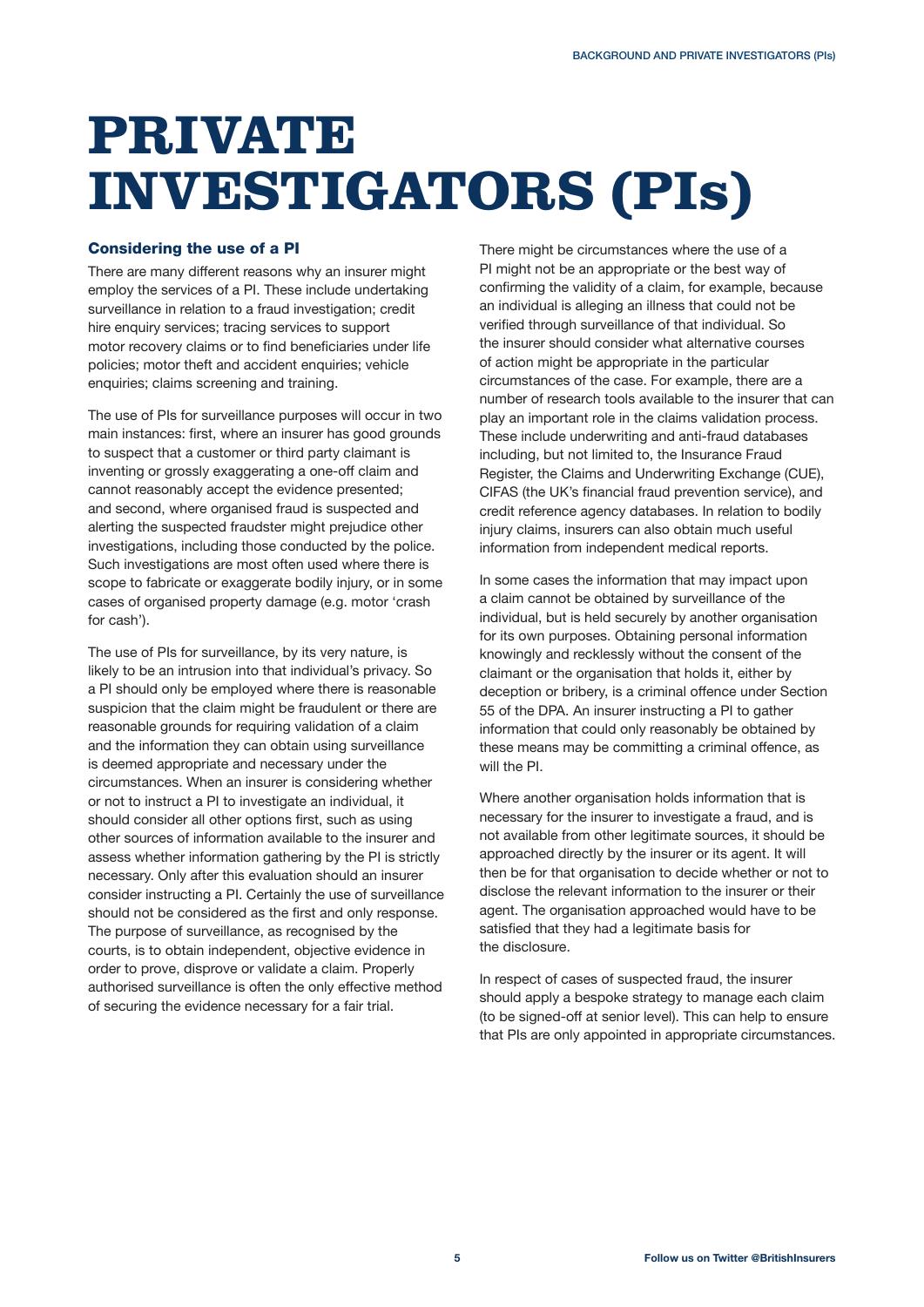## Due diligence checks prior to the appointment of a PI

Before a PI is employed the insurer should undertake appropriate due diligence, taking account of relevant FCA regulatory requirements (see Annex – FCA Regulatory Requirements). This should include performing an impact assessment; and it is recommended that a 'reason for instruction' note should be completed, documented and retained. Areas to be assessed and included are:

### WHAT ARE THE INSURER'S GROUNDS FOR SUSPICION?

The insurer should state why it believes that the claim might not be genuine.

#### WHAT MEANS HAVE BEEN EXPLORED, OTHER THAN THE USE OF A PI, TO VERIFY THE INSURER'S SUSPICIONS?

A PI should only be used to undertake surveillance where there is reasonable suspicion that the claim is not genuine. The insurer should always consider what information it already has at its disposal, or may gain access to, before instructing a PI.

## WHAT INFORMATION NEEDS TO BE DISCLOSED TO THE PI SO THAT HE CAN FULFIL HIS INSTRUCTIONS?

Only the minimum information necessary to allow the PI to perform their task should be provided to them. Each case should be assessed on its individual merits. The PI will require sufficient background in order to provide context for their investigation. It might be acceptable ordinarily to provide a brief summary of the injury and any alleged disability or inability to perform basic tasks. But it will ordinarily be inappropriate, for example, to inform the PI of the ailment that the claimant is suffering, particularly where this would involve disclosing sensitive data such as an actual illness. The insurer should instead generalise. For example, the PI may be asked to assess the way in which the claimant acts and may

ask for evidence of particular activity (e.g. the claimant may have difficulty lifting objects or should not be driving). If the insurer is aware that the individual under investigation could potentially endanger the PI, then the PI should be forewarned.

Whilst the disclosure of sensitive personal data to a PI should be carefully considered<sup>2</sup>, and a risk assessment should be completed before doing so, in some circumstances it may be necessary to inform the PI of the illness, for example in cases of depression, panic attacks, chronic fatigue, incontinence or agoraphobia.

With personal injury cases, it is often necessary to disclose the location on the human body of the injury so that video footage is properly focused on the areas and activity relevant to the claim.

## WHAT INFORMATION WOULD BE REQUIRED FROM THE PI TO VERIFY SUSPICION?

The insurer should only request the PI to obtain information that is reasonably necessary to establish the status of the claim and should not request information that could only be obtained by deception or bribery. As part of its assessment the insurer should consider what information is required and why it is justified.

This might include:

**1.** Pre-surveillance enquiries – the insurer might ask the PI to undertake pre-surveillance enquiries to verify the identity of the claimant under investigation, to establish whether it is likely that the claimant travels to a place of employment, their general demeanour and physical capabilities and such other pertinent information as may be appropriate. Such enquiries should only be used in very carefully controlled exceptional circumstances – they should never be a routine activity. If relevant, justified and proportionate, the PI might visit the locality of the claimant's place of residence to make enquiries

<sup>2</sup> Medical reports, pay slips and salary details are deemed to be sensitive personal data and should never be disclosed to PIs.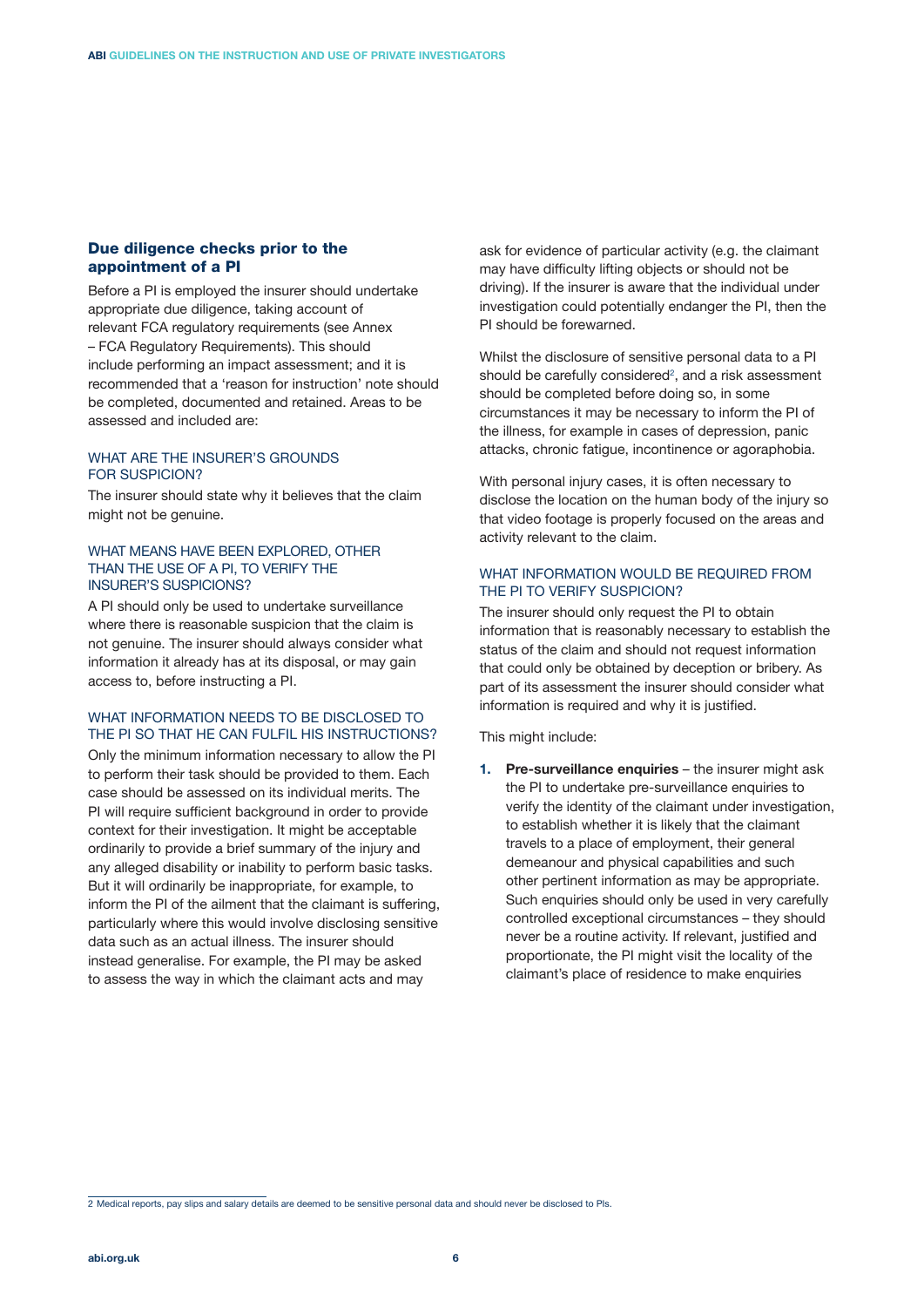of neighbours or at the property directly. The First Data Protection Principle requires personal data to be obtained fairly and lawfully. Such enquiries carry an element of risk and should be considered very carefully before they are undertaken. Overt enquiries e.g. "Does Mr S live here?" are likely to put the claimant on notice that he is under investigation. Covert enquiries carry the risk of reputational damage or even the enactment of a criminal offence if they are deemed to breach Section 55 of the DPA. The ICO would expect a detailed audit trail to be kept of the authorisation and investigation so that the insurer can fully demonstrate its reasons for using a PI and authorising pre-surveillance enquiries.

- **2. Desk-based profiling of claimant** the PI will usually need to verify where the individual lives, and that the person lives at the address supplied. This might, for example, be obtained by cross checking against the electoral roll. Not knowing the individual's address might lead to the privacy of an innocent person being breached if the wrong information is supplied. The PI might also be instructed to carry out County Court Judgment (CCJ) screening; Directorship/Company Secretary searches; other anonymised internet searches of databases; business websites; user derived content websites and social networking sites; and police telephone enquiries $^{\rm 3}.$
- **3. Photographic evidence** the insurer should consider whether photographic evidence is required for positive verification
- **4. Film evidence**  this might, for example, demonstrate the claimant's level of mobility or that the claimant is working. The original DVD/CD/ memory stick should be from virgin stock (i.e. new and unused). The original media should never be edited under any circumstances, but copied to provide working copies. The original media should be labelled, sealed and numbered as an exhibit

and retained securely for production in court or forensic examination as necessary. Individual agents employed by insurers should never be permitted to copy or edit their own footage as this militates against an integrity audit trail. It may be necessary to edit the evidence (e.g. to preserve the anonymity of a minor). If working copies are to be edited and the insurer has a specific preference as to how it wants the evidence edited, the insurer should stipulate this at the time of instruction.

- **5. PI Report** this might be required, for example, to register the claimant's movements and may include the PI's surveillance activity log.
- **6. Other physical evidence** such as advertisements offering services, invoices or receipts.

#### Entering into a relationship with a PI

The insurer, appointed law firm or third party claims administrator acting on behalf of the insurer should ensure that it chooses a PI that will act in an appropriate manner, both in compliance with the law and with standards of ethics, and explicitly require the PI to do so. Prior to entering into a formal business relationship, the insurer might consider sending the PI a due diligence questionnaire. This might cover background issues such as past and present personal and business financial standing; evidence of compliance with relevant laws and a consumer-centric approach; security; training and skills; quality assurance; disaster recovery<sup>4</sup> and membership of a reputable trade association, as well as any other factors that are normally reviewed and considered as part of any outsourcing procurement review. If the response to the questionnaire is satisfactory, then the insurer should also conduct a site visit to the trading offices of the PI. Where the insurer has an ongoing business relationship with the PI, it is recommended that the insurer requires the PI to complete an annual due diligence questionnaire.

<sup>3</sup> Enquiries of the police are legitimate where, for example, the interest of the police in the person who is the subject of the investigation is known and related to the claim.

Police officers can also be formally interviewed for the likes of motor vehicle accidents.

<sup>4</sup> These are characteristics of the Association of British Investigators Code of Practice, now also covered in BS102000/2013.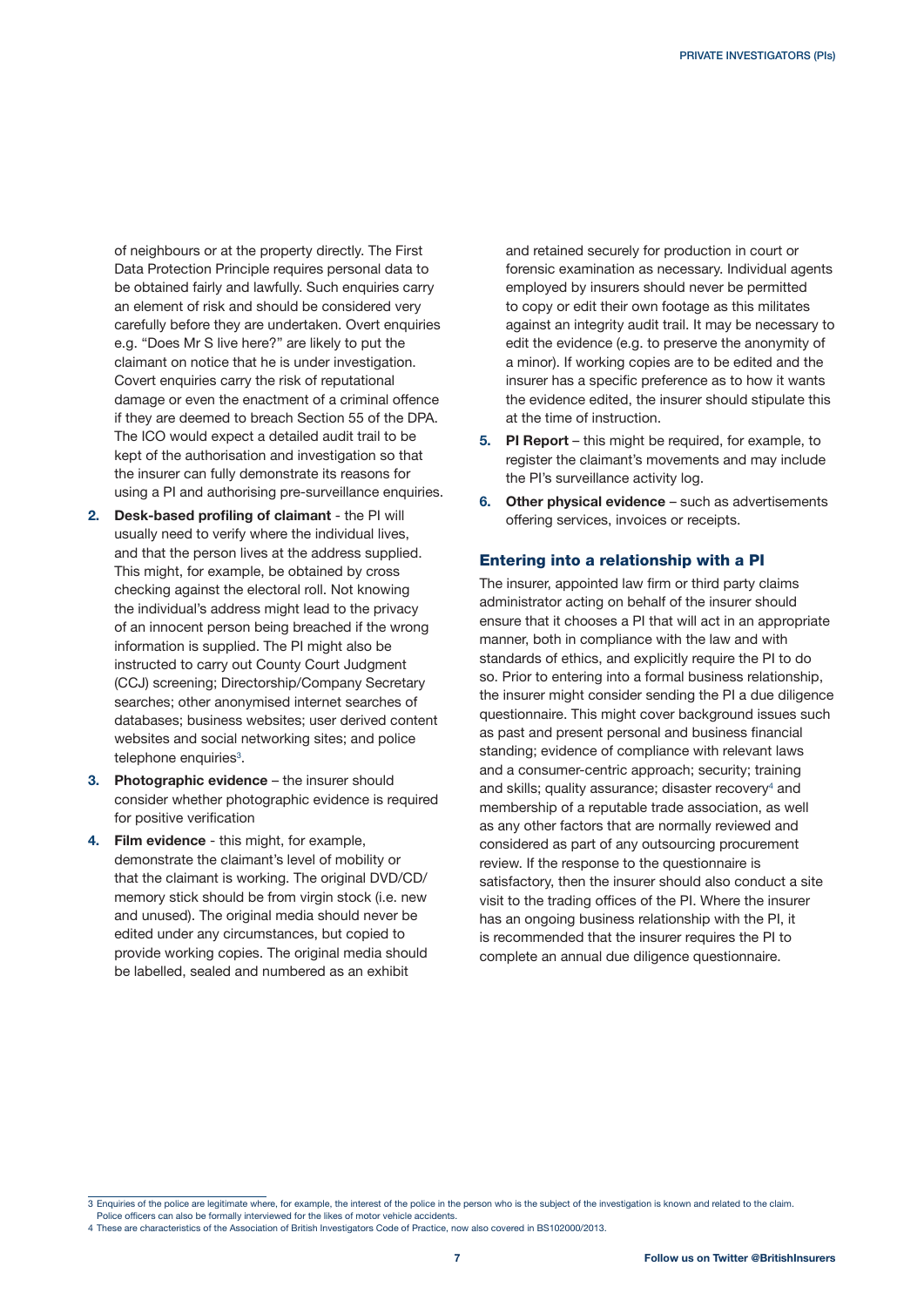Whether a PI is a data processor or a joint data controller will depend upon the exact terms of engagement. However, most PIs act as data processors and will obtain information under clear instruction from the insurer. It is strongly recommended that there is an appropriate written agreement or contract between the insurer and the PI, so as to comply with the requirements of the DPA. Without such a formal arrangement being in place, it is difficult to see how an insurer could limit any additional use of the information, confine its disclosure, ensure its secure destruction at an appropriate time and confirm that appropriate security arrangements are in place. The advantages of a formal agreement or contract include that it:

- **1.** Ensures that the insurer complies with the requirements of the DPA.
- **2.** Protects the insurer from financial liability in the event of the insurer being sued and risk to reputation.
- **3.** Provides certainty as to the extent of the PI's remit.
- **4.** Provides guidelines for the security of documents and information.
- **5.** Forms a basis for recovering damages against the PI in the event of improper conduct by the PI.

It should be noted that if a PI, when acting on behalf of an insurer, knowingly and recklessly obtains personal information without the consent of the organisation that holds it, this may be an offence under Section 55 of the DPA. In these circumstances, the Information Commissioner may investigate both the PI and the insurer with a view to prosecution. For this reason, and to ensure compliance with "Treating Customers Fairly", it is important that the insurer leaves the PI in no doubt that they are to obtain information by legal means and in accordance with high ethical standards only. It should do this in its instructions and any ongoing contact around the investigation of the case.

In deciding on the terms of the written agreement, the insurer should be mindful of the requirements laid down by FCA regulation (see Annex - FCA Regulatory Requirements – in particular, SYSC 13.9.5G).

The insurer, or appointed law firm or authorised agent, should consider including the following provisions<sup>5</sup> in any agreement entered into with the PI:

- **1.** The PI company's employees engaged in the provision of the services should be suitably qualified, skilled, experienced, and trained. Many PIs may be involved in activities that are unconnected to insurance claims investigations. So the insurer should ensure that the PI fully understands what is required of him in the particular case. The insurer might wish to establish what checks the PI company undertakes of staff prior to recruitment and should consider seeking references and specimen reports.
- **2.** The PI company and its employees should hold any licences required by legislation.
- **3.** The PI company and its employees should act in accordance with all applicable laws, rules, regulations and codes of practice, including in relation to health and safety, (hereinafter referred to generically as 'The Act') relevant to the services provided.
- **4.** The PI company should maintain adequate systems and controls to ensure that all of its personnel receive adequate training and are properly supervised in relation to requirements of the contract, the Act and health and safety. Records should be kept of all training and insurers should seek evidence of regular testing of PI companies' staff on their knowledge of relevant legislation. regulation and policies.
- **5.** The PI company should perform all services to the same standards as if they were all regulated activities, notwithstanding that some services will not be regulated activities.
- **6.** The contract should clearly set out the basis on which the PI company is being remunerated and how matters relating to breaches of contractual terms and conditions are to be remedied.
- **7.** The PI company should hold adequate professional indemnity insurance. This reduces the risk borne by the insurer and provides a degree of comfort that the PI company has demonstrated a level of professionalism. It should also hold other relevant

<sup>5</sup> The provisions contained in sub-paragraphs 1-15 are characteristics of the Association of British Investigator's Code of Ethics and Professional Standards, now also covered in BSi 102000/2013.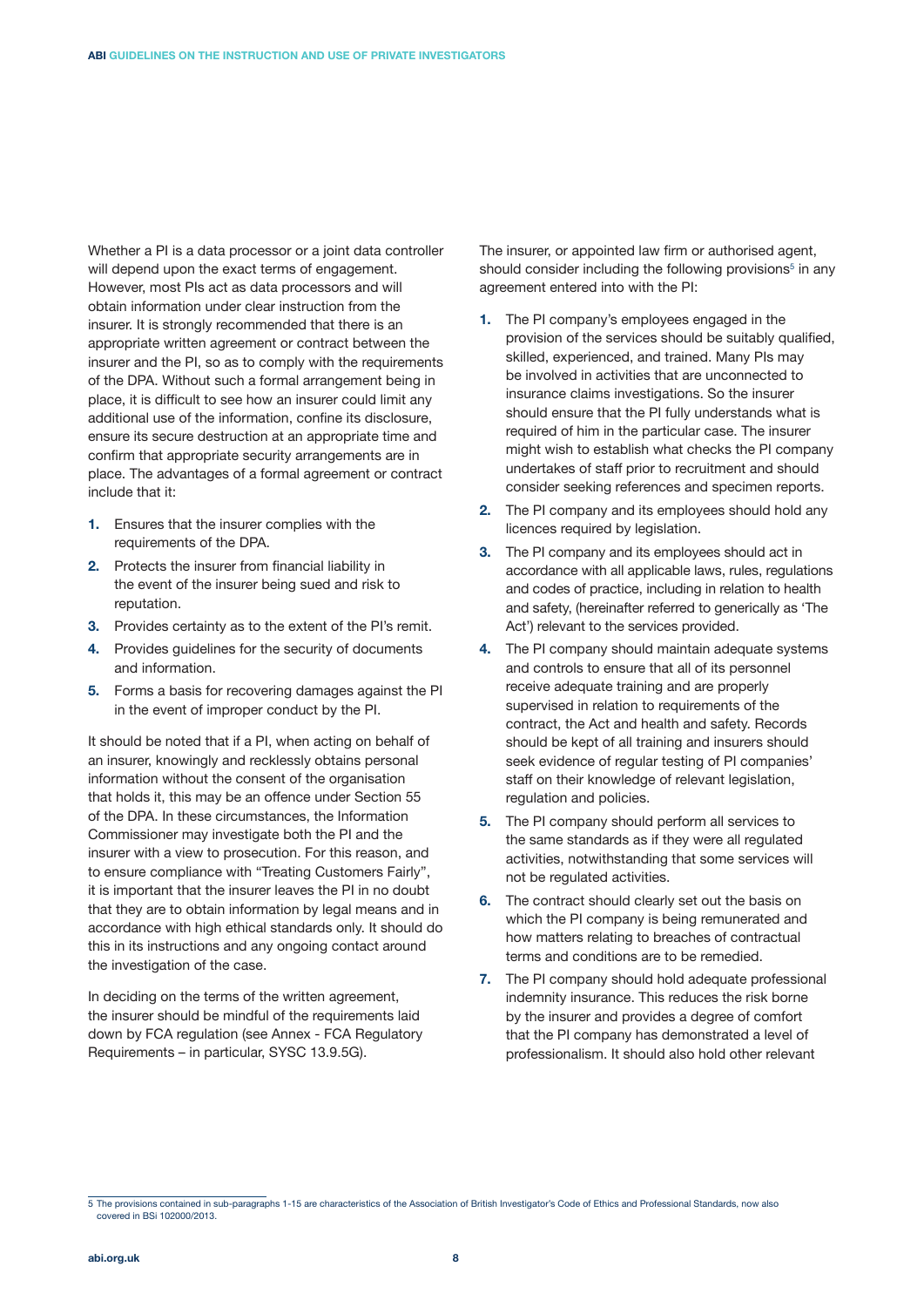insurances as appropriate, such as employers' liability and public liability.

- **8.** The PI should complete only the provision of services requested and retain the personal information involved for no other purpose.
- **9.** The PI company should obtain prior agreement from the insurer before sub-contracting to an agent in fulfilling the provision of the service. The insurer should reserve the right to carry out due diligence on any sub-contractors and ensure that a suitable agreement is in place between the PI company and the sub-contractor.
- **10.** The PI company should take appropriate steps to ensure that if it sub-contracts to other agents in the provision of services to the insurer, those agents are bound by the same requirements as the PI. This should include full awareness training, and periodic testing, about the Act and the legal obligations that arise from it.
- **11.** The PI company should take appropriate steps to ensure that its employees comply with the DPA when obtaining, using and disclosing the data.
- **12.** The PI company should take appropriate steps to ensure that neither it or any of its employees or agents shall use any data other than in connection with the provision of services as instructed by the insurer and should not process the data for any other purpose.
- **13.** The PI company should have an entry on the register of data controllers maintained by the Information Commissioner.
- **14.** The PI company should hold all data in strict confidence and take all actions, and put in place appropriate security measures, necessary to protect that data from:
	- Any unauthorised or unlawful access;
	- Any accidental loss, destruction or damage; and onward use and disclosure not associated with the investigation.

The PI company should also return or ensure the secure destruction of the data when it is no longer required for the investigation, defence of the claim, potential further legal action, or accounting purpose. The PI company should notify the insurer of those measures on request. These might include steps that the PI company takes to maintain a clear chain of evidence, to store securely all original evidence and to safely dispose of evidence at the appropriate time.

- **15.** The PI company should keep complete and accurate records of the services it carries out under its control and store all documents, information and data (in whatever form) in an intelligible format for an appropriate period (e.g. 6 years) from the termination of the contract or, on request by the insurer, return the records to the insurer in an intelligible format.
- **16.** The PI company should allow the insurer, on request, to carry out an audit of its procedures in respect of the data gathered under this agreement. This might be conducted at the premises of the PI company, as well as at the insurer's own premises. The PI should cooperate fully, and supply promptly, relevant information, data and records of whatsoever nature as may be reasonably requested by the insurer. The PI company should grant to relevant regulators the same rights as those granted to the insurer in relation to auditing rights.
- **17.** The insurer may wish to regularly assess the performance of the PI company, by reference to service levels and key performance indicators.
- **18.** The PI company should submit management information to the insurer on a regular, agreed basis and in an agreed format. The management information requirements will be subject to review from time to time and any amendments will be agreed between the insurer and the PI.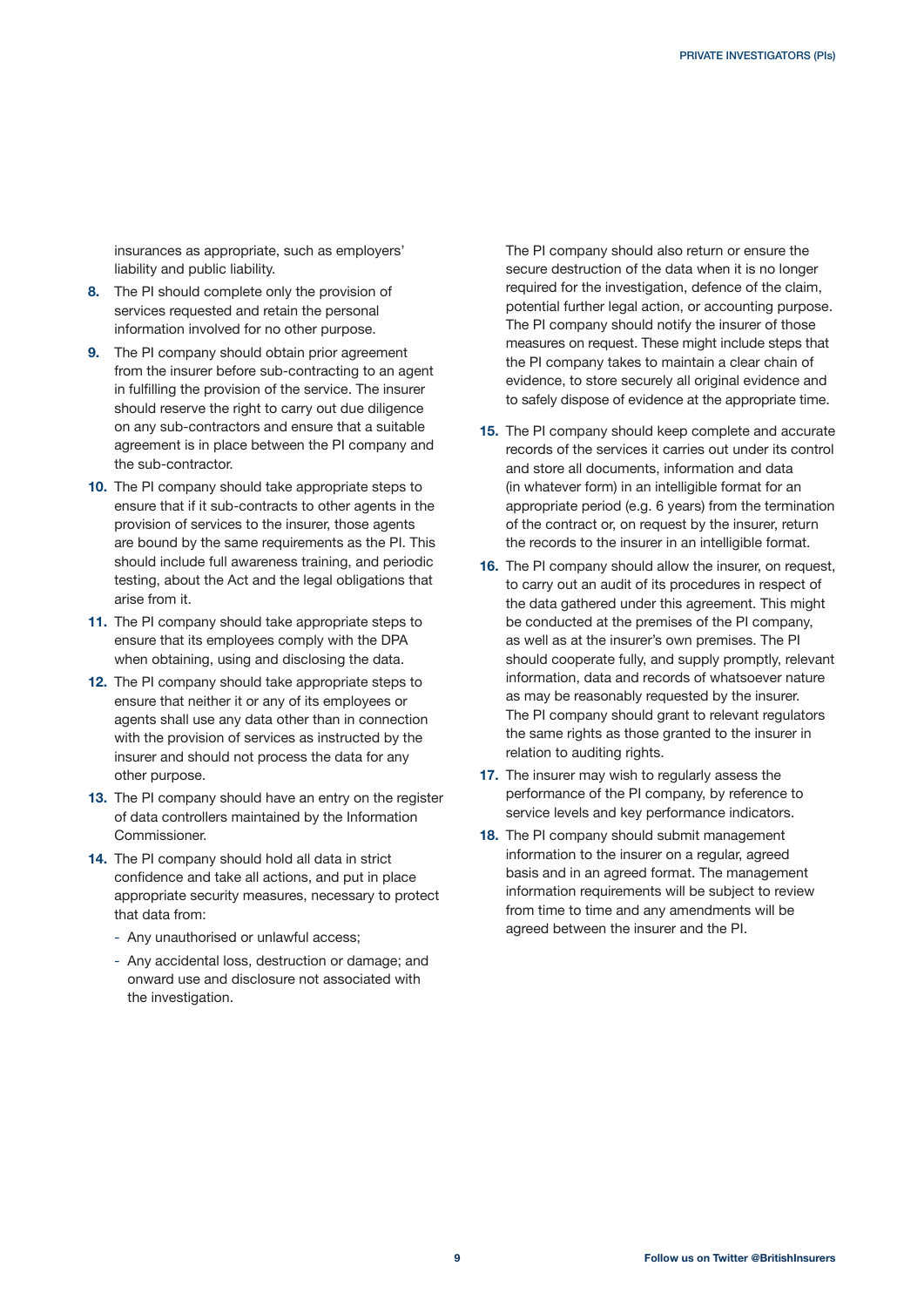- **19.** The insurer has the right to remove from the investigation employees of the PI company or sub-contractors, if they are found to be acting inappropriately or if there are reasonable grounds for suspecting that they may be acting inappropriately. Without prejudice to the insurer's right to pursue damages against the PI company in the event of improper conduct by the PI company, the insurer might also seek recovery of any interim fee payments made.
- **20.** If the PI company receives any complaint, notice or communication which relates directly/indirectly to the processing of personal data (or to either party's compliance with the DPA), it should immediately notify the insurer and provide full cooperation and assistance in relation to the matter.
- **21.** The PI company should inform the insurer, as soon as reasonably practicable, following receipt of a subject access request from a claimant and should assist the insurer in satisfying that subject access request. The PI company should not disclose personal data to any data subject or to a third party only other than at the request of the insurer or as provided for in the contract.
- **22.** On completion of the provision of services or on the renewal of the Service Agreement or after a set and agreed period, the PI should return all case material that is not active to the insurer.
- **23.** The PI company should not transfer the data, or any part of it, to a country or territory outside the European Economic Area except with the explicit consent of the insurer.
- **24.** The PI company should inform the insurer as soon as it becomes aware of any breach of the terms of the Act and advise the insurer of the steps that it intends to take to remedy that breach. The PI company should agree to keep the insurer informed as to the progress and completion of those steps. The parties should agree that if the insurer considers the breach to be a material breach of the Act, the insurer is entitled to terminate any agreement that it has with the PI company by notice in writing. Any outstanding instructions at the time of receipt of that notice should be regarded as cancelled.
- **25.** There should be a time limit to the Service Agreement or contract.

## OTHER CONSIDERATIONS

#### **Reinsurance**

Where there is reinsurance in place, the insurer should also consider whether the agreement should also reflect any conditions imposed by the reinsurer.

#### **Giving evidence in court**

The insurer should consider whether the PI has ever given evidence in court or at a tribunal hearing in connection with an investigated claim. It is worth remembering that evidence might not be heard for several years. So the PI should be asked what measures are taken to ensure that the evidence can be supported several years after the investigation e.g. maintaining a surveillance log. All events that occur during the surveillance operation must be recorded in longhand in the surveillance log. The evidence should be recorded contemporaneously or as soon as reasonably practicable after the event (and, in any case, while the events are still fresh in the PI's memory).

Evidence contained within signed contemporaneous surveillance logs is usually acceptable in court in circumstances where the original media has been lost or damaged or where there is no independent film evidence, for example, if a DVD/CD/memory stick is defective or where an evidential incident may have occurred which could not be documented by footage. To avoid any suggestion of malpractice, a copy of the original handwritten surveillance log should always be attached to the surveillance report as an appendix.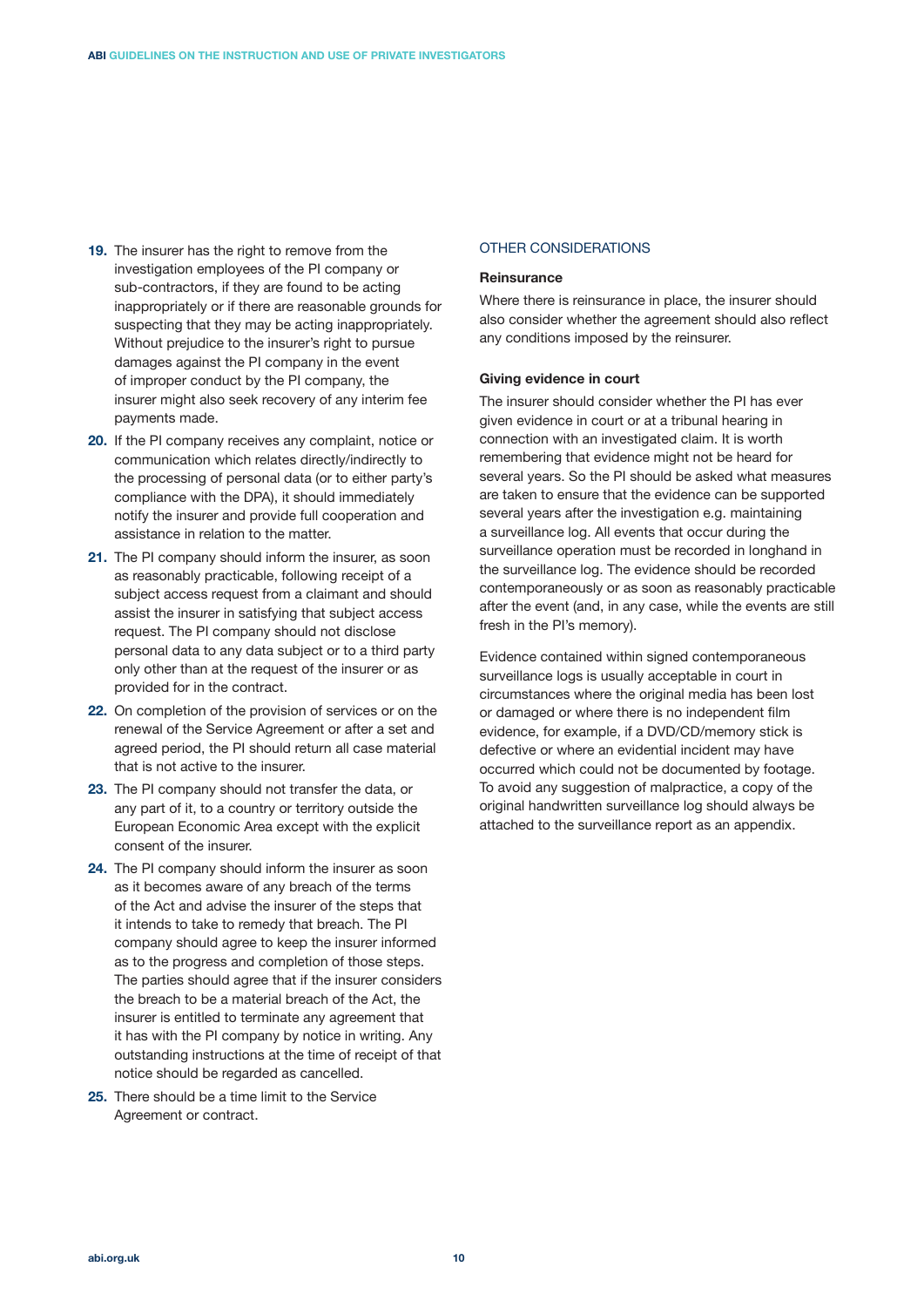## INSURER CODE OF PRACTICE

Individual insurers might also adopt their own code of practice, that can also often be incorporated into the agreement or contract with the PI company. The aim of the code is to ensure that the insurer is at all times represented in a professional and proper manner by the PI company, thereby minimising the risk of reputational damage to the insurer. The code might cover issues such as:

- **• Ethics** the PI company should ensure that its employees, consultants, agents and sub-contractors are of good character and free from criminal convictions, unsatisfied County Court Judgements and bankruptcies.
- **•**  This section should also cover matters such as the use of pre-surveillance enquiries and vehicle trackers.
- **• Interviews and surveillance**  the PI company and its agents must only conduct interviews/surveillance in accordance with the insurer's specific instructions and the law (for example, covert surveillance must not be conducted in a manner that would involve trespass on private property).
- **• Surveillance and minors** The PI company and its agents must take all reasonable steps to avoid filming children. In locations where it is likely that children will be present (e.g. schools; leisure centres; swimming pools; public playgrounds) no video filming or still photographs should be taken under any circumstances. Where capture of images of children cannot be avoided (e.g. a child inadvertently appears on any surveillance footage) then the child's identity should be protected $^{\circ}$  and the PI should advise the insurer on submission of evidence.
- **• Filming at other sensitive locations** these include hospitals, surgeries and cemeteries.
- **• Representations to insurer customers/third parties** – unless acting under the explicit instruction of the insurer, the PI company and its agents must not make a direct approach to the claimant's legal representatives, negotiate a claims settlement or make an allegation of fraud to the claimant or their representative or to law enforcement, or seek to recover monies on behalf of the insurer.

#### Fair processing wording

The First Data Protection Principle requires data to be fairly and lawfully processed. This would ordinarily require the insurer to disclose to the customer all sources, uses and disclosures of personal data.

A PI will be instructed in order to verify an insurer's reasonable suspicions of fraud and to assist in the processing of genuine insurance claims. Where PIs are not routinely instructed, a generic reference to the processing of data, including disclosures to third parties, for the prevention, detection and investigation of crime (including fraud/attempted fraud) might be sufficient. This information should be included in the notification given to customers. The customer would have the right to be informed of the identity of the third parties should they make an enquiry of the insurer.

Where PIs are instructed routinely, the insurer should make that clear to customers in its fair processing notice. The insurer should inform the applicant / policyholder at the earliest stage that a PI might be used.

This might be in the:

- **1.** Application form
- **2.** Renewal form
- **3.** Claim form e.g. a group contract where the insurer would not receive any personal data until the claims stage
- **4.** Supporting documentation at the proposal stage

A third party claimant, for example, an employee claiming under a group policy or a third party motor accident claimant, or a solicitor representing them, should be notified in the initial letter from the insurer following receipt of the claim.

<sup>6</sup> Anonymity can be preserved by using software to pixelate the child's face. Pixelation is not, however, a legal requirement.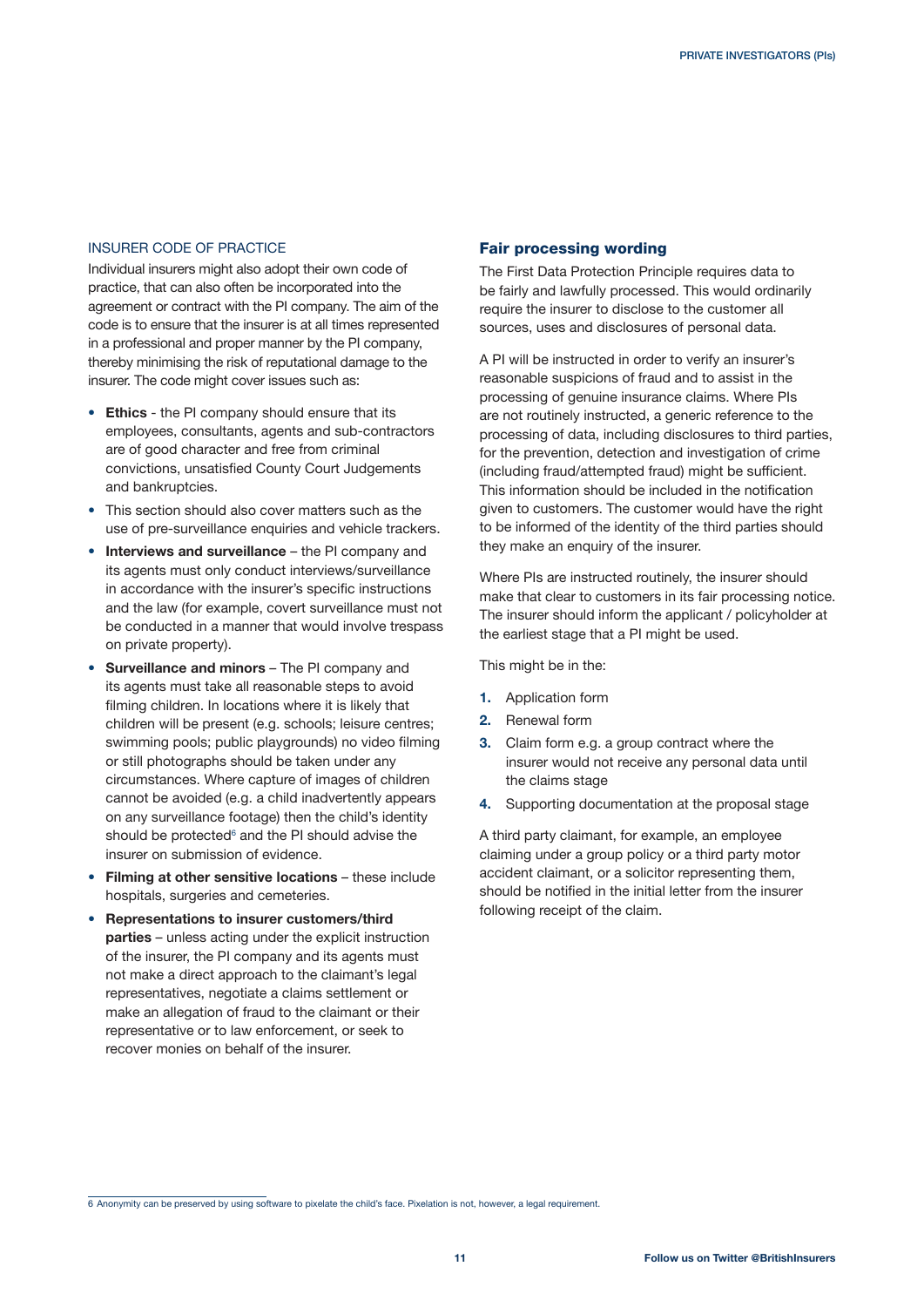### Instruction to the PI

The insurer should decide on the most appropriate medium for issuing instructions. The insurer might choose to use a mandatory standard form template which might, for example, include the rationale for appointment of the PI and the outcome being sought.

The insurer should ensure that instructions are provided to the PI company by secure medium. Telephone instructions could, for example, be open to interpretation and lack any form of documentation. So it might be prudent for any instructions to a PI to be given in writing and sent securely (e.g. sent by recorded delivery). Alternatively, the insurer might provide instructions via a secure portal or could send an email, with the instructions contained in an attachment that is suitably protected against unauthorised access (e.g. by encryption or, at the very least, password protected).

The instructions to the PI must be explicit and transparent, with the subject matter clearly documented. The insurer should only request the necessary and appropriate amount of information needed to gather evidence to support the insurer's suspicions or to assist in the processing of a genuine claim.

The insurer should provide the PI with sufficient information as is necessary to ensure that the investigation focuses on the correct individual. The information provided to the PI should only be that which is necessary and relevant to identify the subject of their investigation and inform them of what type of investigation is required. This might include:

- **1.** The claimant's name (and any known aliases or previous identities)
- **2.** The claimant's sex
- **3.** The claimant's address (and any known previous addresses) (on file) [which the PI may be asked to verify]
- **4.** The claimant's date and place of birth
- **5.** The claimant's occupation (if employed) and occupation history
- **6.** Details of the claimant's known hobbies or interests
- **7.** The description of the claimant (this might be obtained, for example, from the nurse's report or other medical report)
- **8.** Family circumstances
- **9.** Brief explanation of illness or disability
- **10.** Details of claimant's vehicle
- **11.** A description of the type of data required<sup>7</sup>:
	- Photographs
	- Video footage
	- PI report
	- Original signed surveillance logs
	- Any other information that is reasonably required (and justified) in order to help the insurer resolve the case. If the insurer is in any doubt as to whether further information is required or is justifiable, the insurer's data protection officer should be consulted.
- **12.** Any other relevant information obtained through open source research.

If appropriate, the insurer and the PI might hold regular review meetings. This would help to ensure consistent standards of work, a mutual understanding of what is required from each investigation and provides a forum for providing feedback on the PI's work.

## Access to data collected by a PI

The insurer should establish appropriate procedures to ensure that access to the information collected is restricted to relevant employees.

<sup>7</sup> See "what information will be required from the PI to verify suspicion" [page 6].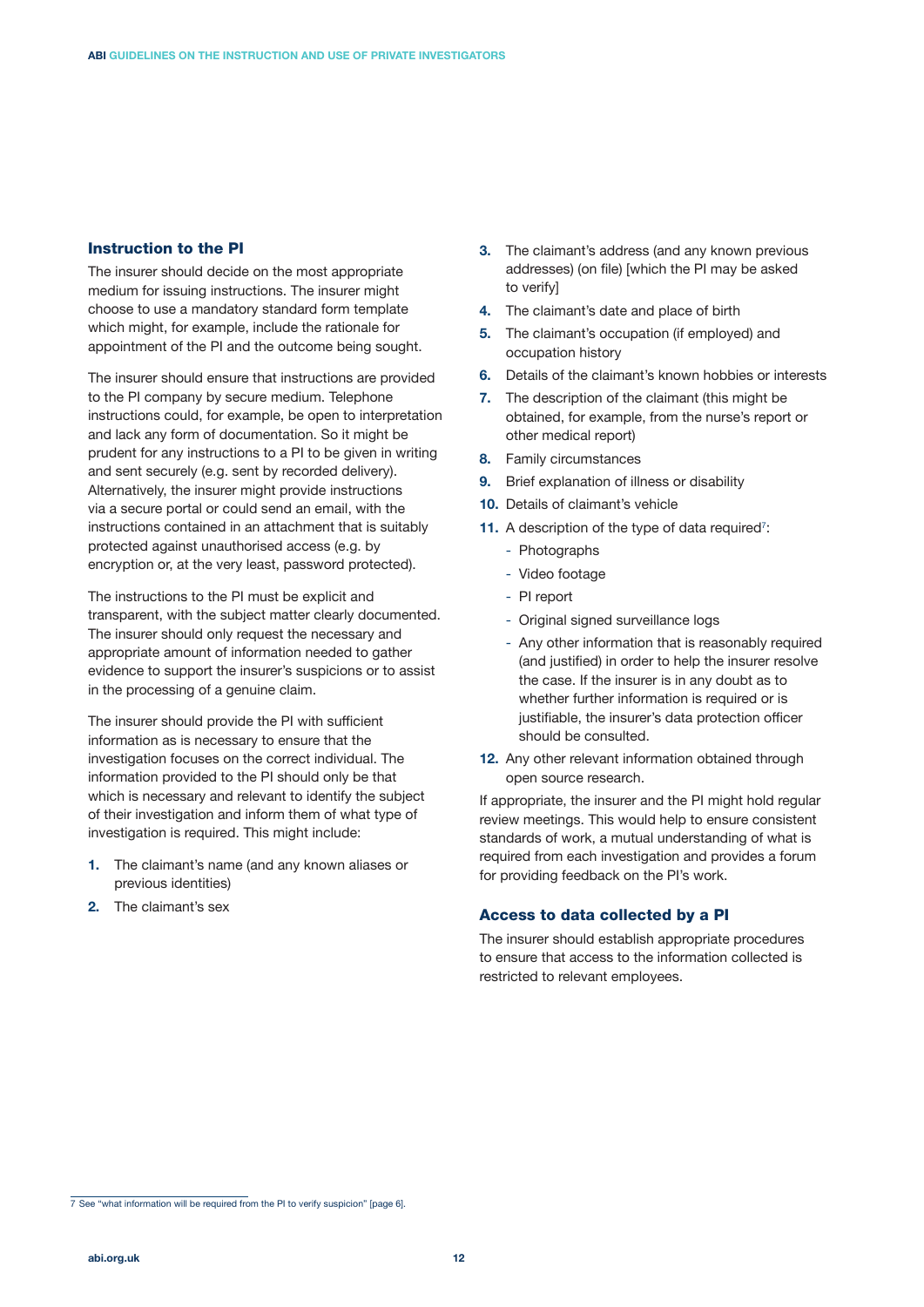But there might also be a number of organisations that the insurer needs to consult in connection with the claim (e.g. to gather evidence) and this might involve disclosure of some of the information obtained by the PI. These include:

- **1.** The **reinsurer** who underwrites a proportion of the risk, and may be consulted on the appointment of a PI and as to whether the claim should continue following receipt of the PI's evidence.
- **2.** The **employer** who, as the policyholder on a group policy, might have the right to ascertain whether a claim should continue.
- **3.** The **legal advisers** who might be involved in advising on whether the claim should be repudiated, involved in subsequent legal action or in advising on legislative requirements.
- **4.** The **medical advisers** who might need, for example, to give an expert opinion as to whether certain behaviour or activity might be possible if the claimant is suffering from the condition claimed.
- **5. The police and Insurance fraud agencies** such as the Insurance Fraud Enforcement Department (IFED) and the Insurance Fraud Bureau (IFB).

Individuals who are the subject of investigation by a PI will be entitled to claim their right to see the data obtained about them from the insurer who has instructed the PI. All disclosures made under the data subject access request right will be subject to lawful exemptions, where appropriate. The confidentiality of other individuals about whom the PI may have inadvertently collected additional information should be redacted from any disclosure.

## Retention of data collected by the PI

The insurer should consider the length of time that it might need to hold the data provided by the PI. The Fifth Data Protection Principle states that personal data processed for any purpose or purposes shall not be kept for longer than is necessary for that purpose or those purposes. FCA guidance on systems and controls similarly provides that the general principle is that records should be retained for as long as is relevant for the purposes for which they are made.

For evidential purposes, in line with the Limitation Act 1980, it might be prudent to hold data for six years following the cancellation of the policy or repudiation of a claim. The insurer should also allow sufficient time for an appeal to be lodged or disposed of. It is important that the insurer notifies the PI when a claim has been settled/closed so that the PI can then archive the file, taking account of the need to ensure security of the information. When sufficient time has elapsed, the PI should take steps to dispose of the data securely.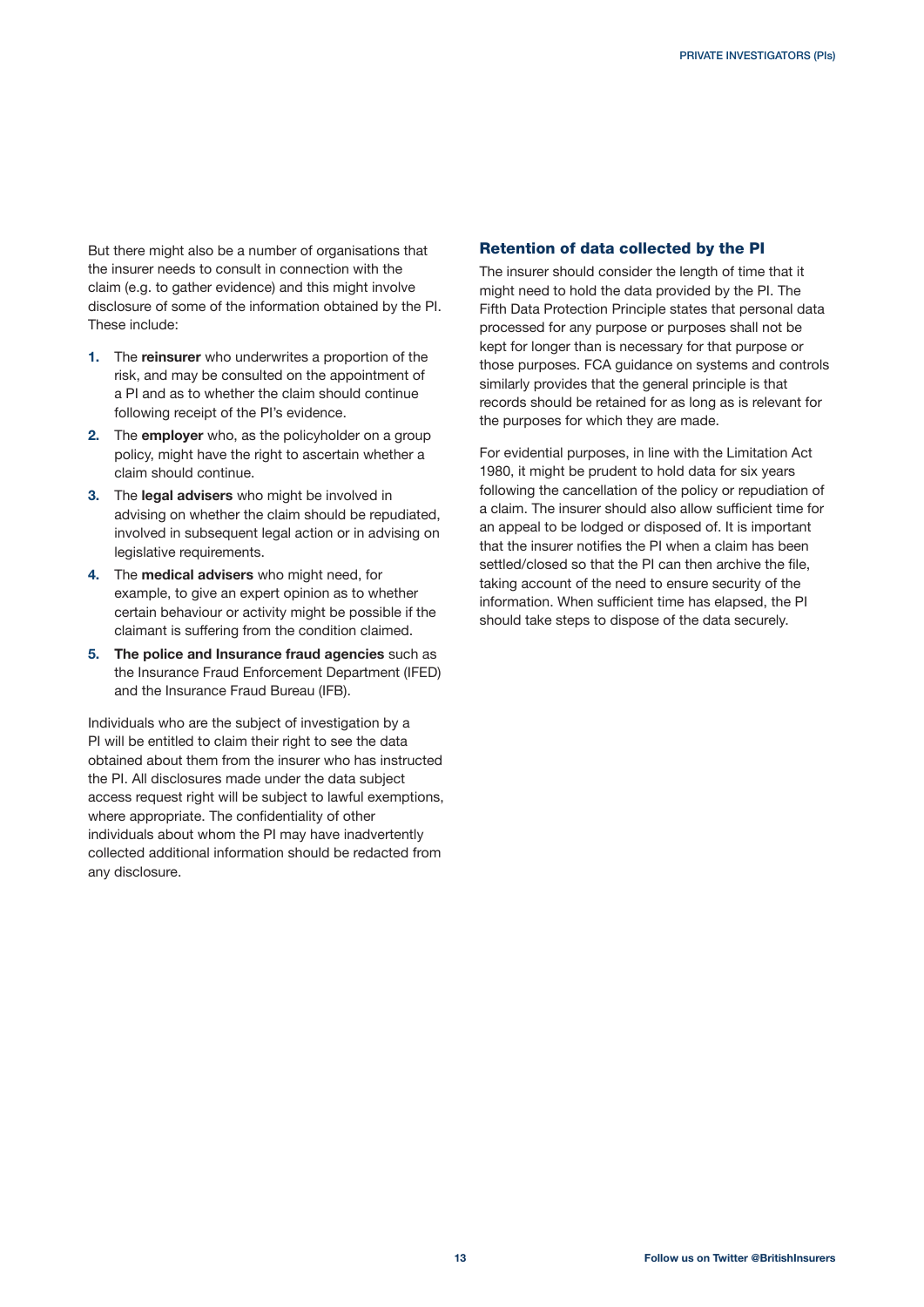# **AUDITING**

It is important that due diligence is carried out on an ongoing basis where there is an ongoing relationship with a PI. Measures include undertaking regular audits, including file reviews at the insurer's own offices and regular (e.g. annual) site visits to the PI's offices.

Given that PIs will ordinarily be appointed in a small proportion of cases only, it is important that firms develop Quality Assurance processes in respect of internal claims handling procedures.

## **MANAGEMENT INFORMATION**

Management Information (MI) should be prepared and reviewed, for example, to record the number of claims where a PI had been appointed and how frequently PIs appointed had actually identified any evidence of claim exaggeration or fraud. Such information could help monitor whether the insurer's fraud indicators are appropriate and ensure that claimants had been treated fairly.

The insurer should ensure that the written agreement or contract with the PI includes appropriate obligations to compile and submit MI of the type, and in the form, agreed.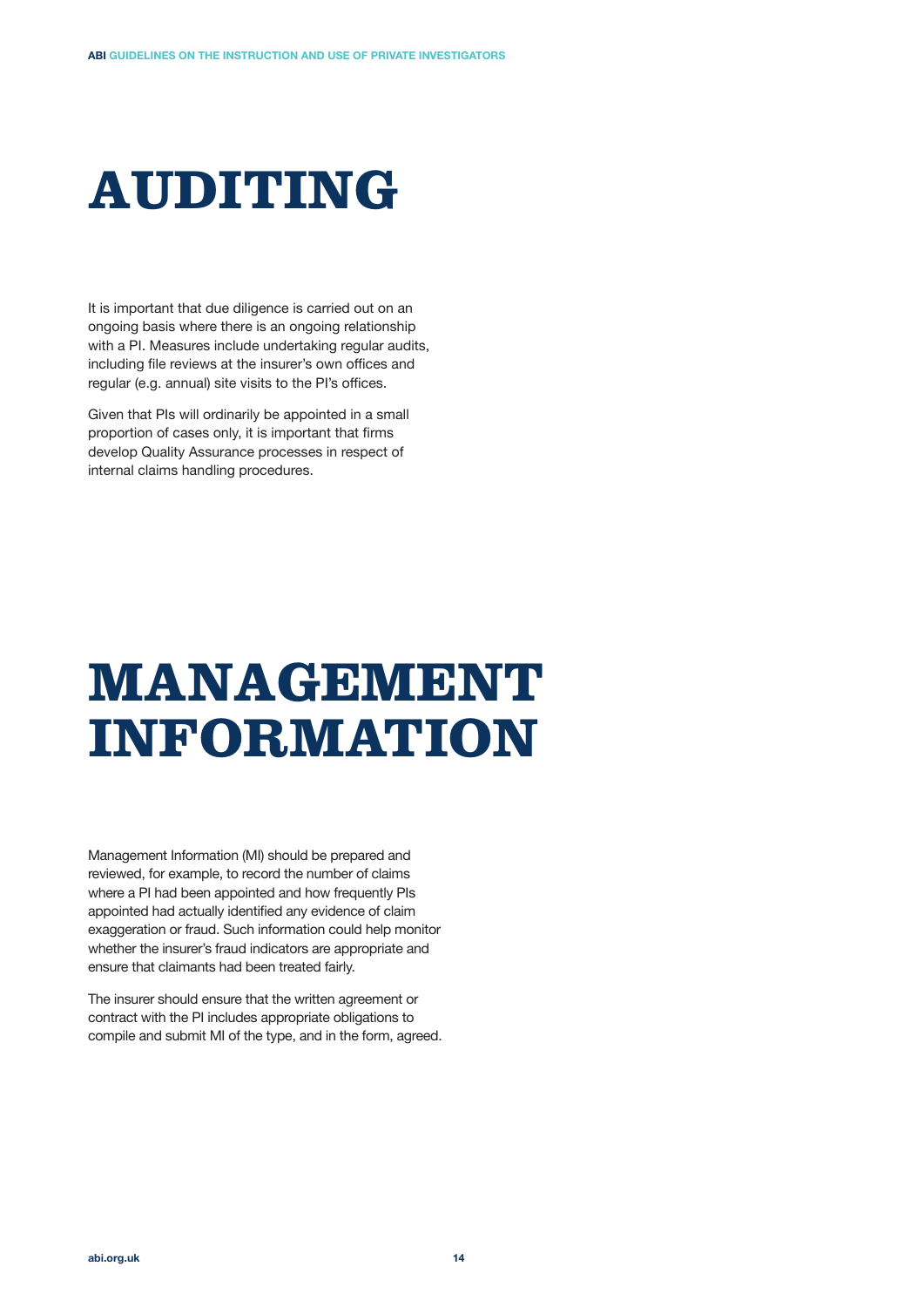## **FCA REGULATORY REQUIREMENTS**

It is vital that insurers are aware of how the FCA Handbook applies to work outsourced to PIs when handling claims as part of their regulated activities and are able to demonstrate how they monitor and mitigate any potential risks to customers arising from outsourcing claims functions and/or activities to PIs.

When using a PI, insurers are outsourcing part of the regulated activities they perform as the work falls within the FCA Handbook Glossary definition of outsourcing, which is '…..the use of a person to provide customised services to a firm…..'

The FCA expects insurers to ensure that the work performed by PIs, which impacts upon their claims handling practices, is consistent with their regulatory obligations under SYSC, PRIN and ICOBS, and they are able to evidence this. So it is particularly important that insurers are aware of the following sections of the FCA Handbook and understand the impact they have on their practices in this area:

### ICOBS 8.1.1R

**•**  An insurer must handle claims promptly and fairly.

### PRIN 2.1.1R

**Principle 2** – Skill, care and diligence – A firm must conduct its business with due skill, care and diligence.

**Principle 3** – Management and control – A firm must take reasonable care to organise and control its affairs responsibly and effectively, with adequate risk management systems.

**Principle 6** – A firm must pay due regard to the interests of its customers and treat them fairly.

### SYSC 3.2.3G

- **•**  A firm's governing body is likely to delegate many functions and tasks for the purpose of carrying out its business. When functions or tasks are delegated, either to employees or to appointed representatives or, where applicable, its tied agents, appropriate safeguards should be put in place;
- Where there is delegation, a firm should assess whether the recipient is suitable to carry out the delegated function or task, taking into account the degree of responsibility involved;
- The extent and limits of any delegation should be made clear to those concerned.
- **•**  There should be arrangements to supervise delegation and to monitor the discharge of delegates functions or tasks; and
- **•**  If cause for concern arises through supervision and monitoring or otherwise, there should be appropriate follow-up action at an appropriate level of seniority within the firm.

## SYSC 3.2.4G

- The quidance relevant to delegation within the firm is also relevant to external delegation ('outsourcing'). A firm cannot contract out of its regulatory obligations. So, for example, under Principle 3 a firm should take reasonable care to supervise the discharge of outsourced functions by its contractor.
- **•**  A firm should take steps to obtain sufficient information from its contractor to enable it to assess the impact of outsourcing on its systems and controls.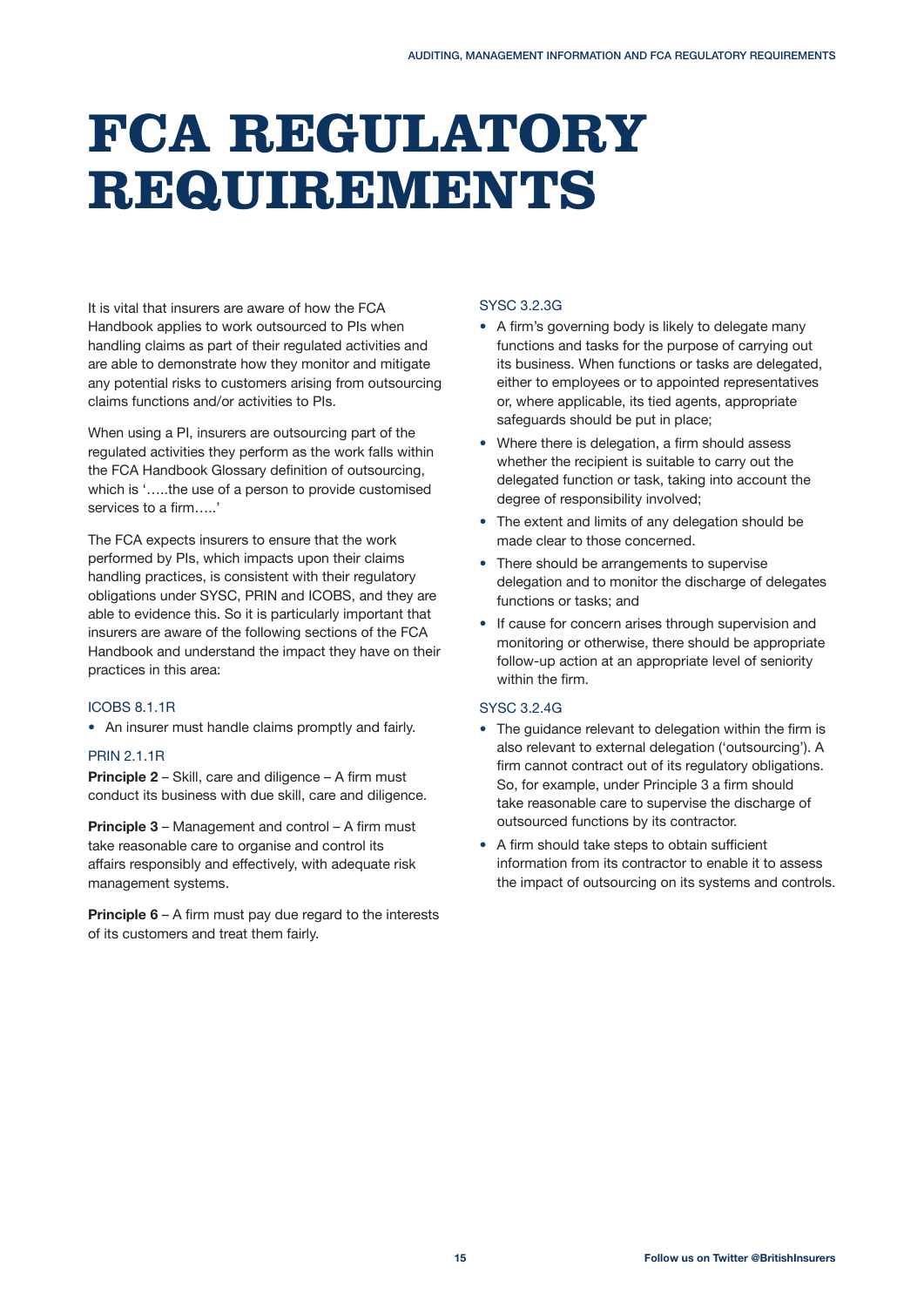### SYSC 13.9.1G

**•**  As SYSC 3.2.4G explains, a firm cannot contract out of its regulatory obligations and should take reasonable care to supervise the discharge of outsourced functions. This section provides additional guidance on managing outsourcing arrangements (and will be relevant, to some extent, to other forms of third party dependency) in relation to operational risk. Outsourcing may affect a firm's exposure to operational risk. Outsourcing may affect a firm's exposure to operational risk through significant changes to and reduced control over, people, processes, and systems used in outsourced activities.

#### SYSC 13.9.4G

Before entering into, or significantly changing, an outsourcing arrangement, a firm should:

- **•**  Analyse how the arrangement will fit with its organisation and reporting structure; business strategy; overall risk profile; and ability to meet its regulatory obligations;
- **•**  Consider whether the agreements establishing the arrangement will allow it to monitor and control its operational risk exposure relating to the outsourcing;
- **•**  Conduct appropriate due diligence of the service provider's financial stability and expertise;
- **•**  Consider how it will ensure a smooth transition of its operations from its current arrangements to a new or changed outsourcing arrangement (including what will happen on the termination of the contract); and
- **•**  Consider any concentration risk implications such as the business continuity implications that may arise if a single service provider is used by several firms.

#### SYSC 13.9.5.G

In negotiating a contract with the service provider, a firm should have regard to:

- **•**  Reporting or notification requirements it may wish to impose on the service provider;
- Whether sufficient access will be available to its internal auditors, external auditors or actuaries (see section 341 of the Financial Services and Markets Act 2000) and to the appropriate regulator (see SUP 2.3.5R [Access to premises] and SUP 2.3.7R [Suppliers under material outsourcing arrangements]);
- Information ownership rights, confidentiality agreements and Chinese walls to protect client and other information (including arrangements at the termination of the contract);
- The adequacy of any guarantees and indemnities;
- The extent to which the service provider must comply with the firm's policies and procedures (covering, for example, information security);
- The extent to which a service provider will provide business continuity for outsourced operations, and whether exclusive access to its resources is agreed;
- **•**  The need for continued availability of software following difficulty at a third party supplier; and
- The process for making changes to the outsourcing arrangement (for example, changes in processing volumes, activities and other contractual terms) and the conditions under which the firm or service provider can choose to change or terminate the outsourcing arrangement, such as where there is:
	- A change of ownership or control (including insolvency or receivership) of the service provider or firm; or
	- Significant change in the business operations (including sub-contracting of the service provider or firm); or
	- Inadequate provision of services that may lead to the firm being unable to meet its regulatory obligations.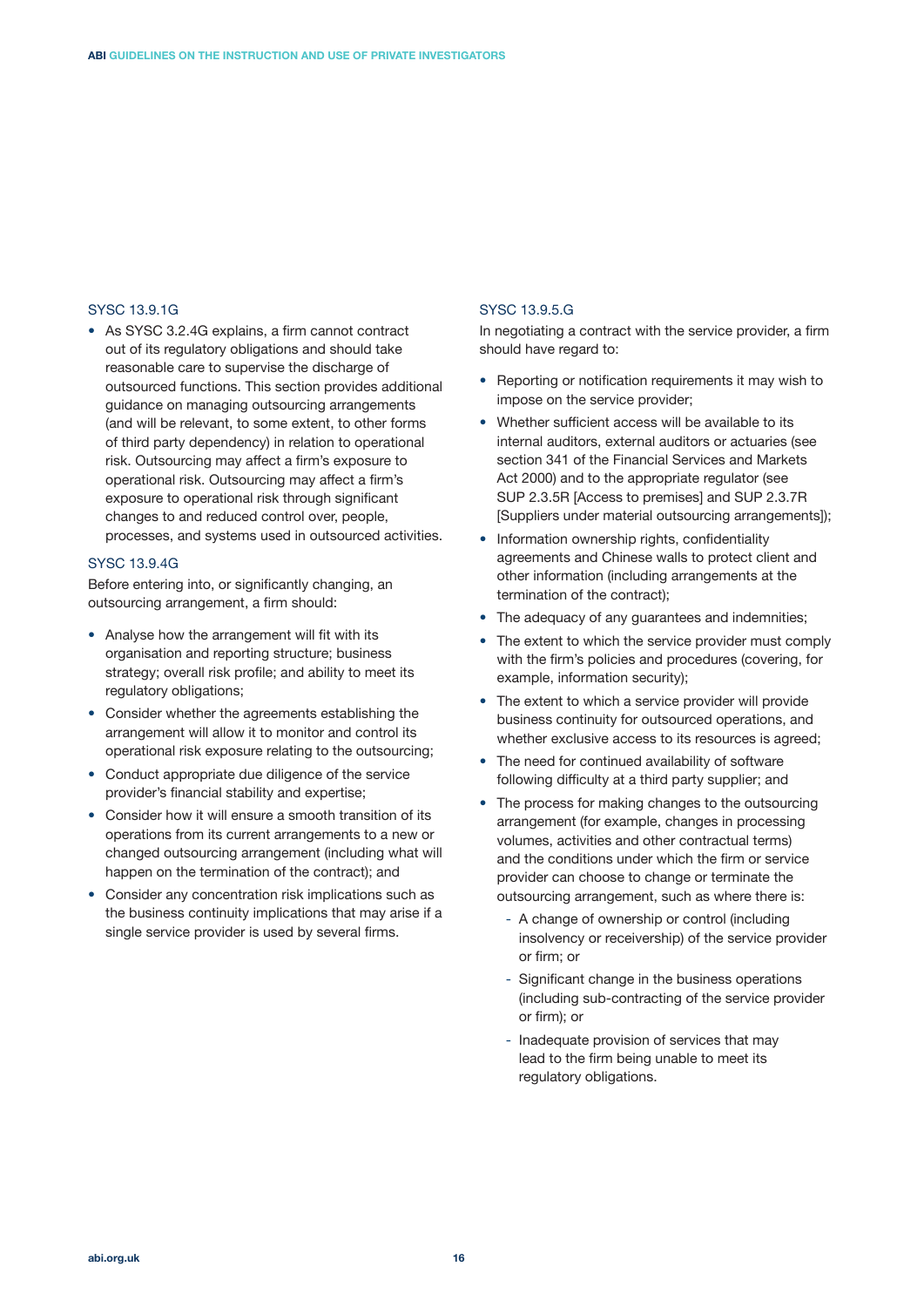**17 Follow us on Twitter @BritishInsurers** Designed by iloveclive.co.uk